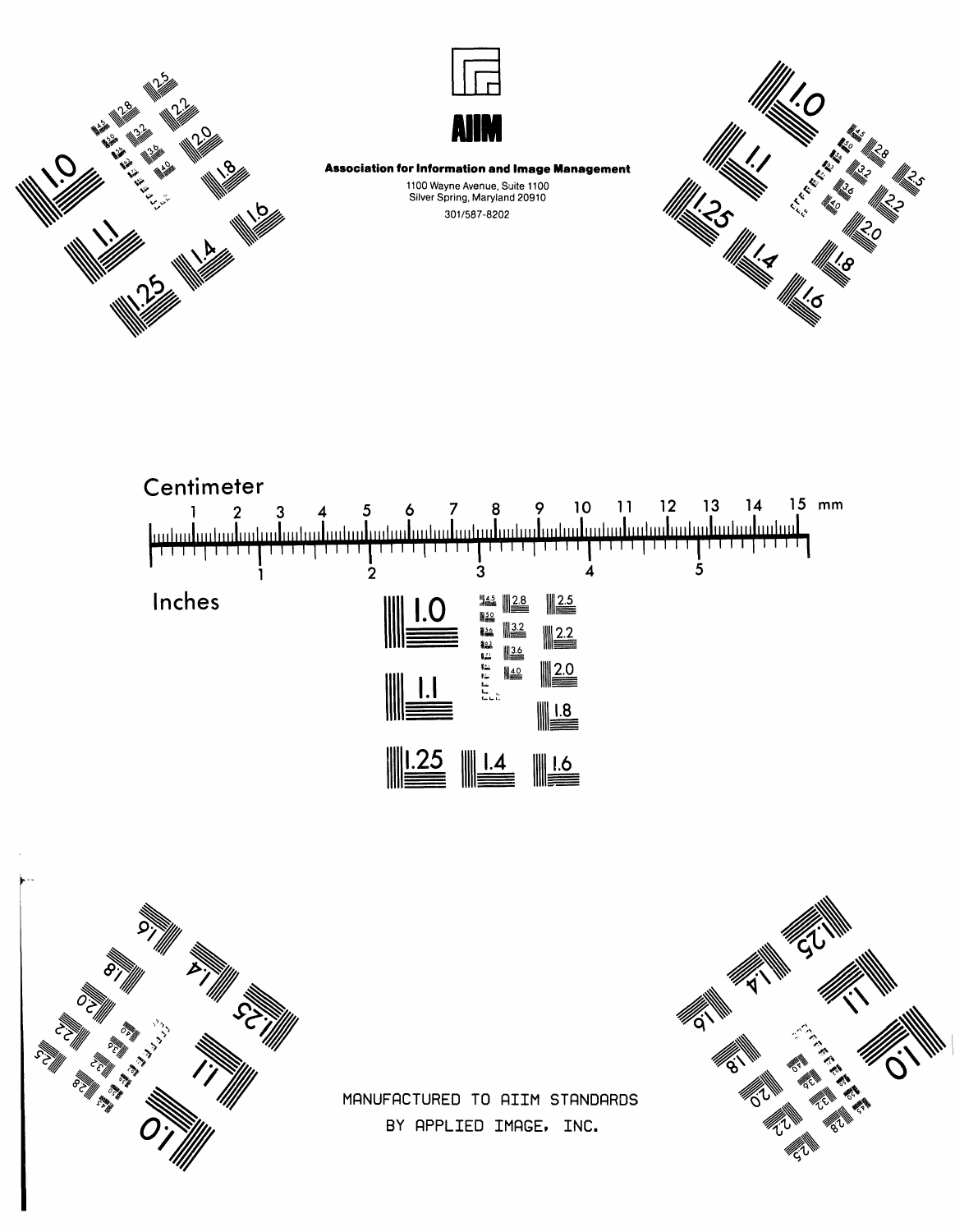

1 of 1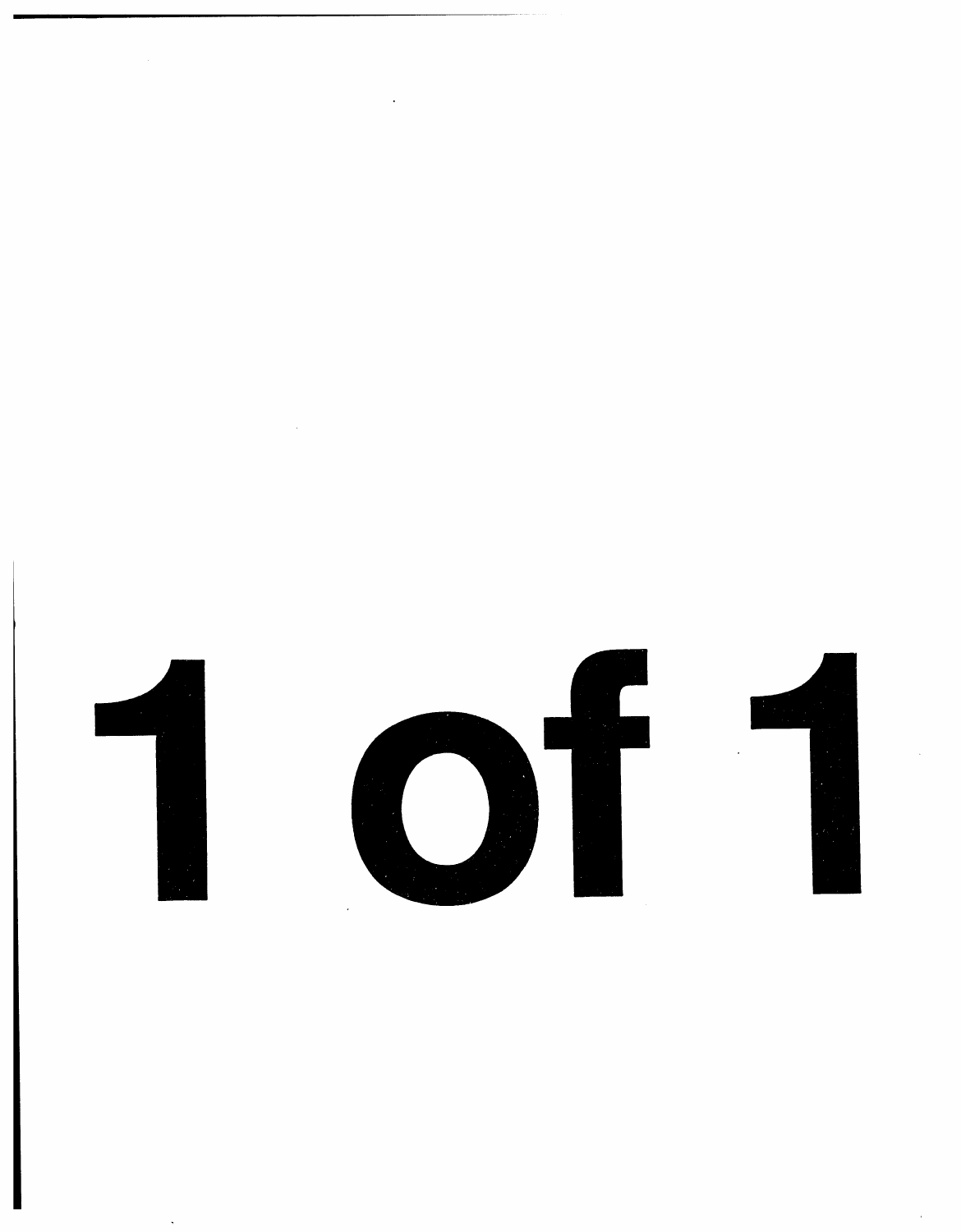$AWKMT(CP-83057)$ 

# **TECHNOLOGY APPLICATIONS FOR RADIOACTIVE WASTE MINIMI**

4

**Jas S. Devgun, Ph.D. Office of Waste Management Programs Argonne National Laboratory 9700 South Ca**s**s Avenue Argonne, IL 6043**9 **(708) 252**-**4402**

# T**o be** pr**es**en**tedat Spectrum '94: International Nuclear and Hazardous Waste Management Atlanta,GA August14-18, 1994**

The solution of the U.S. Government<br>by a contractor of the U.S. Government<br>under contract No. W-31-109-ENG-38.<br>Accordingly, the U.S. Government retains a<br>nonexclusive, royalty-free license to publish **or reproduce the published form of this| contribution, or allow others to do** s**o**, **for/**

**U. S. Government** pu**rpo**s**es. J**

# DISCLAIMER

This report was prepared as an account of work sponsored by an agency of the United States Government. Neither the United States Government nor any agency thereof, nor any of their employees, makes any warranty, express or implied, or assumes any legal liability or responsi-<br>bility for the accuracy, completeness, or usefulness of any information, apparatus, product, or bility for the accuracy, completeness, or usefulness of any micrometric pured rights. Before process disclosed, or represents that its use would not immige process that agents the come trademark ence herein to any specific commercial product, process, or service by trade name, trademark, manufacturer, or otherwise does not necessarily constitute or imply its endorsement, recommendation, or favoring by the United States Government or any agency thereof. The views and opinions of authors expressed herein do not necessarily state or reflect those of the **Unit**ed **States Gov**e**rnm**e**ntor any ag**e**ncy th**e**r**e**of.**

\*Work supported by the U.S. Department of Energy Office of Technology Development, under **contractW**-**31**-**109**-**ENG38**

DISTRIBUTION OF THIS DOCUMENT IS UNLIMITED RECE**I**VE**D** JUL **1**4 **199**4 **OSTI**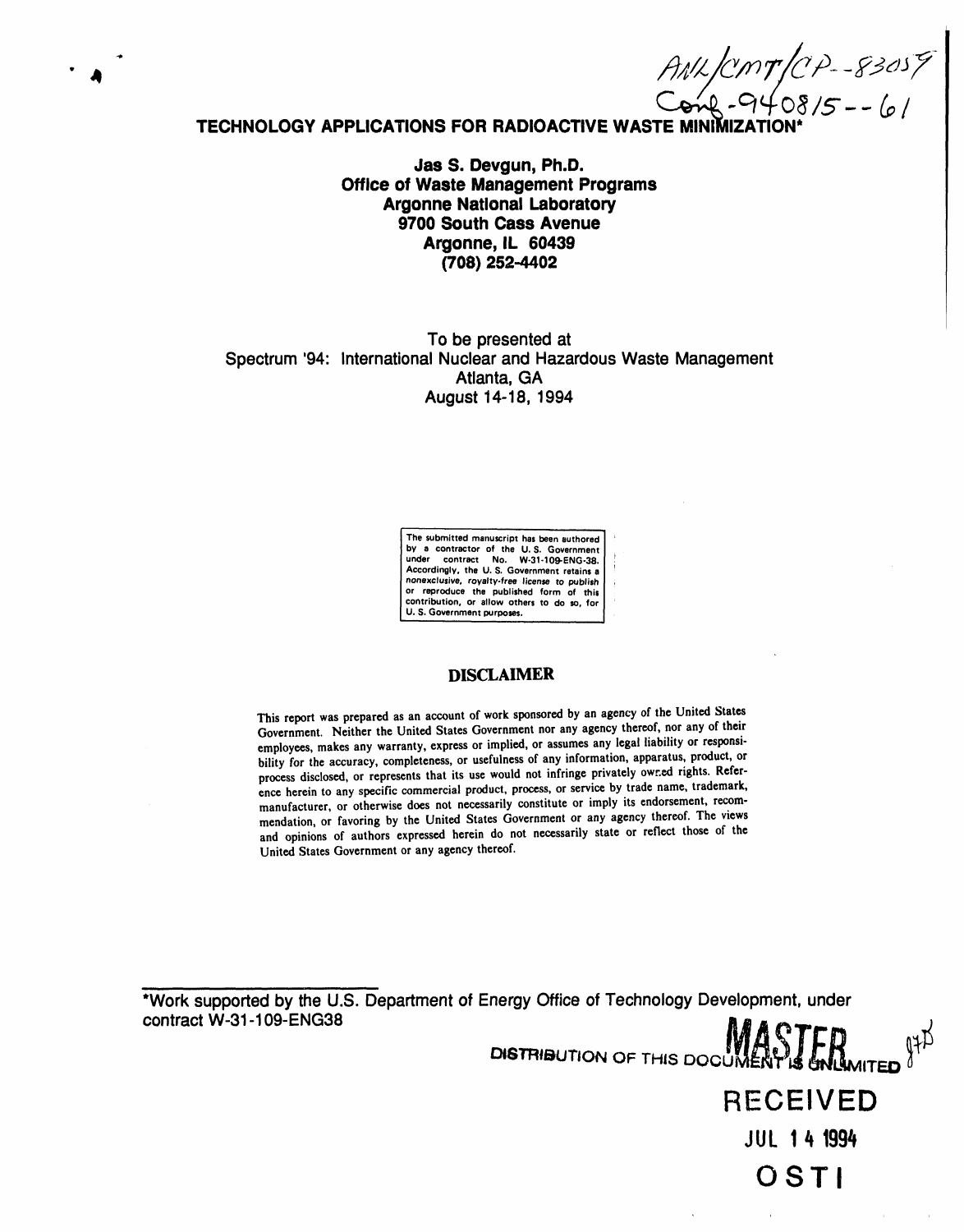# TECHNOLOGY APPLICATIONS FOR RADIOACTIVE WASTE MINIMIZATION\*

Jas S. Devgun, Ph.D. **Office of Waste Management Programs Argonne National Laboratory** 9700 South Cass Avenue Argonne, IL 60439  $(708)$  252-4402

# **ABSTRACT**

The nuclear power industry has achieved one of the most successful examples of waste minimization. The annual volume of low-level radioactive waste shipped for disposal per reactor has decreased to approximately one-fifth the volume about a decade ago. In addition, the curie content of the total waste shipped for disposal has decreased. This paper will discuss the regulatory drivers and economic factors for waste minimization and describe the application of technologies for achieving waste minimization for low-level radioactive waste with examples from the nuclear power industry.

# **INTRODUCTION**

For generators of radioactive waste, waste minimization is not only required by the federal and state legislations, it is an economic necessity. The Low-Level Waste Policy Act of 1980 transferred the responsibility of lowlevel radioactive waste (LLW) to the States. The States are required to develop their own disposal facilities or form compacts and develop facilities for servicing such compacts. The Low-Level Waste Policy Amendment Act of 1985 set milestones for developing such facilities, imposed allocations on the volumes of waste that the generators could ship to disposal facilities, and set forth further restrictions, including surcharges on waste disposed. By January 1, 1993 (by which time the States or compacts were supposed to have new facilities open), it was clear that no new facilities would be open in the near future. The State of South Carolina, where the Barnwell Site (which accepts the bulk of the commercial radioactive waste) is located, has imposed stiff surcharges on the out-of-state waste. In addition, there are surcharges on the curie content of the waste.

Thus, in addition to the restrictive federal and state regulations, increased disposal costs have provided a powerful economic incentive for application of waste minimization technologies. The steep increase in disposal cost is obvious from Figure 1; the disposal cost of LLW rose from approximately  $$5/\text{ft}^3$  in 1980 to about  $$280/\text{ft}^3$  in 1993. Industry estimates of disposal costs at new sites (yet to be developed by compacts) range as high as  $$700/\text{ft}^3$ .





# **WASTE MINIMIZATION STRATEGY**

For the purpose of this paper, the term waste minimization is used in a broader context and includes waste source reduction as well as waste volume A generic waste minimization strategy reduction. should include both elements.

Generation source analysis and strategies to achieve source reduction are fundamental to effective radioactive waste management. The quantities of waste generated affect the handling, treatment, storage, and disposal cost for plant operators. It should be recognized that for an operational facility that generates wastes on a continual basis, even incremental improvements in waste minimization are worth the effort in the long run. At industrial research generation sources, waste minimization can sometimes be achieved by substituting different feedstock material, changing process technologies, or streamlining production processes. This may be less applicable in the case of nuclear power plants. However, waste minimization at most generation sources depends on

<sup>\*</sup>Work supported by the U.S. Department of Energy Office of Technology Development under contract W-31-109-ENG 38.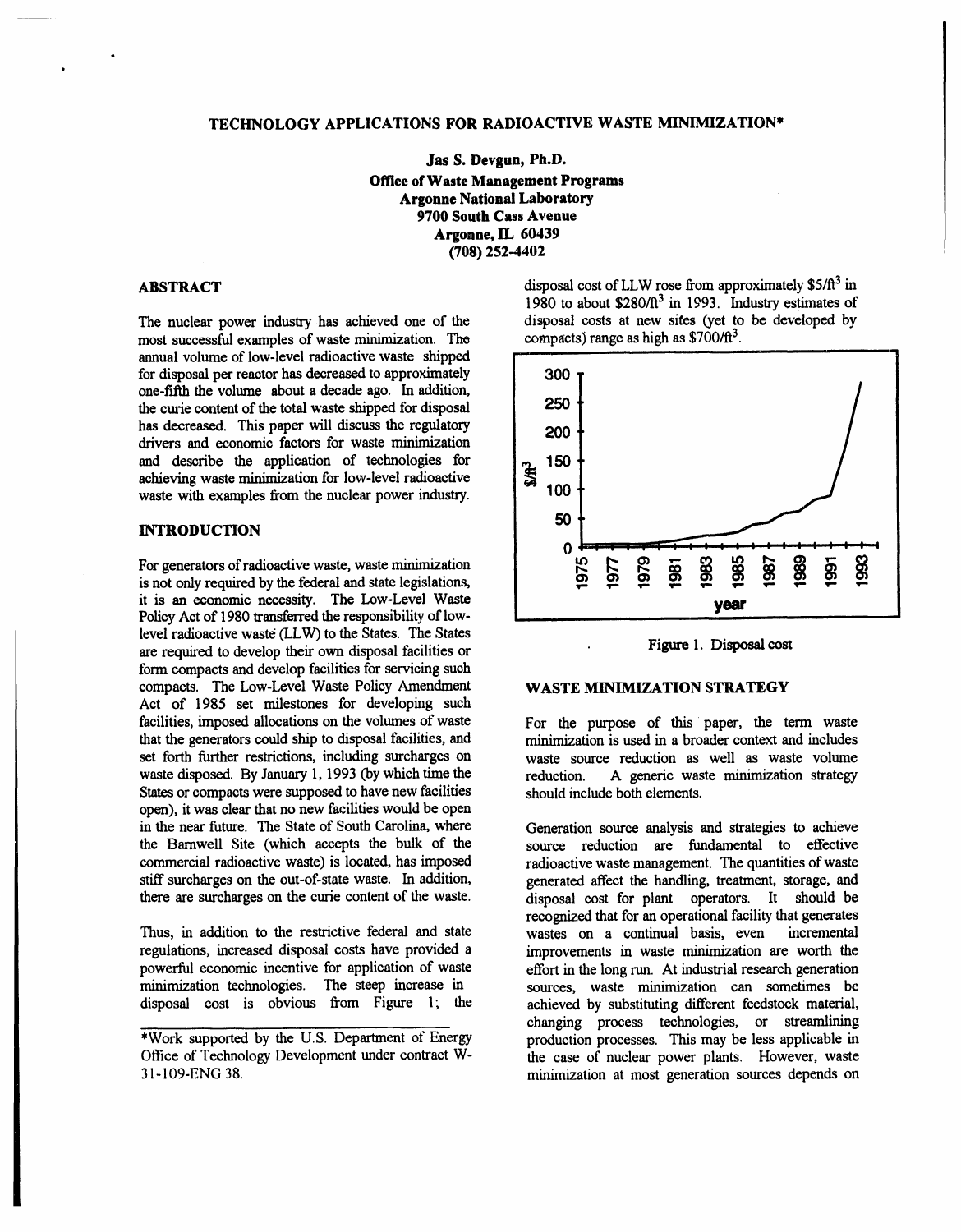management practices. The volume of waste generated volumes in the nuclear power industry. can be effectively reduced through the implementation of new procedures, quality assurance programs, and Both for solid and liquid wastes, a systematic approach programs to educate workers on minimizing requires early consideration of these key questions: contaminated waste and avoiding cross-contamination.

w

Cross-contamination can be avoided by designating appropriate areas for collecting and storing contaminated materials such as trash, laundry, and 2. Can the wastes be safely and cost-effectively treated, equipment. Waste should be segregated at the point of stabilized, and disposed of? equipment. Waste should be segregated at the point of generation. The recyclable material such as tools, laundry, and rewashable items, should be separately 3. What strategies and technologies are relevant to collected from the dry active waste, which will reduce the waste volume? Should the liquid waste collected from the dry active waste, which will reduce the waste volume? Should the liquid waste undergo treatment for storage or disposal.

Decontaminating major equipment and segregating radionuclides rewashable tools, protective clothing and other considered)? rewashable tools, protective clothing and other materials allow resource recovery and reuse and minimize the waste ultimately needing treatment and/or processing and disposal. Resin reuse (removal of resins before they ar**e** fully exhausted and then reuse in **oth**er sy**st**ems wi**th** l**o**we**r** requi**re**men**t**s) an**d** re**s**in **Technologies for Solid Wa***s***te**s **c**leanin**g** (e.g.*,* ultrasoni**c c**leaning) are also being applied in th**e** nuclear power industry. *Compaction and Superco*m*pa*c*tion*

Waste that is generated requires application of *The volume of dry solid waste can be reduced through* treatment technologies to process and condition it for the use of compactors, either hydraulic or pneumatic. treatment technologies to process and condition it for the use of compactors, either hydraulic or pneumatic.<br>storage or disposal. In the nuclear power industry, a The volume reduction achieved depends on the void storage or disposal. In the nuclear power industry, a number of technologies have been successfully applied, number of technologies have been successfully applied, space in the waste, its bulk density, its spring-back including the following: evaporation, distillation, characteristics, and the force applied during **c**rystallization, precipitation, centrifugation, filtration, sedimentation. incineration. ion exchange. sedimentation, incineration, ion exchange, plastics, paper, cloth, and other absorbent material. In ultrafiltration, and reverse osmosis for liquid waste: fact. plastics and paper account for nearly 70% of the ultrafiltration, and reverse osmosis for liquid waste; fact, plastics and paper account for nearly 70% of the sedimentation, drying, dewatering, dehydration, and compacted waste at nuclear power plants; cloth, incineration for wet solids; and decontamination, adsorbent material, rubber, and other miscellaneous compaction, shredding, baling, and incineration for dry materials account for the rest. Noncompactible compaction, shredding, baling, and incineration for dry solids.

waste minimization practices are briefly summarized below.

# **TECHNOLOGIES**

Most of the wastes generated in the power plant are operating, maintenance, and housekeeping activities. It either solids or liquids. Any wet solids can generally be is also generated during modifications to plant either solids or liquids. Any wet solids can generally be is also generated during modifications to plant dewatered using centrifuge systems, tank dewatering equipment or during decontamination activities. The dewatered using centrifuge systems, tank dewatering equipment or during decontamination activities. The devices, or dewatering filters. This paper focuses on key radionuclides in such waste include Cs-137, Csdevices, or dewatering filters. This paper focuses on key radionuclides in such waste include Cs-137, Co-58, Fe-55, Ni-63, and Mn-54. the solid and liquid wastes that are generated during power plant operations. Other technologies used in remedial actions, such as the decontamination of remedial actions, such as the decontamination of The low-pressure compactors, where the applied force concrete, are outside the scope of this paper. It should may be only a few tons, can provide a volume be noted that the *below regulatory concern* or *de* reduction factor of about 2 to 5 for contaminated trash minimis levels (for which the policy in the U.S. is waste. High-pressure compaction, also known as minimis levels (for which the policy in the U.S. is waste. High-pressure compaction, also known as currently on hold) will have a major on the waste supercompaction, uses compaction forces of the order currently on hold) will have a major on the waste

requires early consideration of these key questions:

1. Can the waste be stored to allow short-lived isotopes to decay?

streams be treated separately (with separately technologies) or mixed (chemical composition,

4. What type of conditioning will be necessary before disposal?

characteristics, and the force applied during compaction. Examples of compactible materials are compacted waste at nuclear power plants; cloth, adsorbent material, rubber, and other miscellaneous materials include metal pipes and valves, wood, filters and resins, and miscellaneous items such as glass, tools, and concrete. Wood, pipes and valves account Primary technologies that are currently in use for such tools, and concrete. Wood, pipes and valves account waste minimization practices are briefly summarized for nearly 50% of the noncompactible waste; conduit, filters, concrete, tools, dirt, glass, and other miscellaneous materials account for the rest.

M**o**s**t dry a**ctive **w**as**t**e **o**ri**ginat**es **f**r**o**m **ro**u**t**ine p**lant**

may be only a few tons, can provide a volume reduction factor of about 2 to 5 for contaminated trash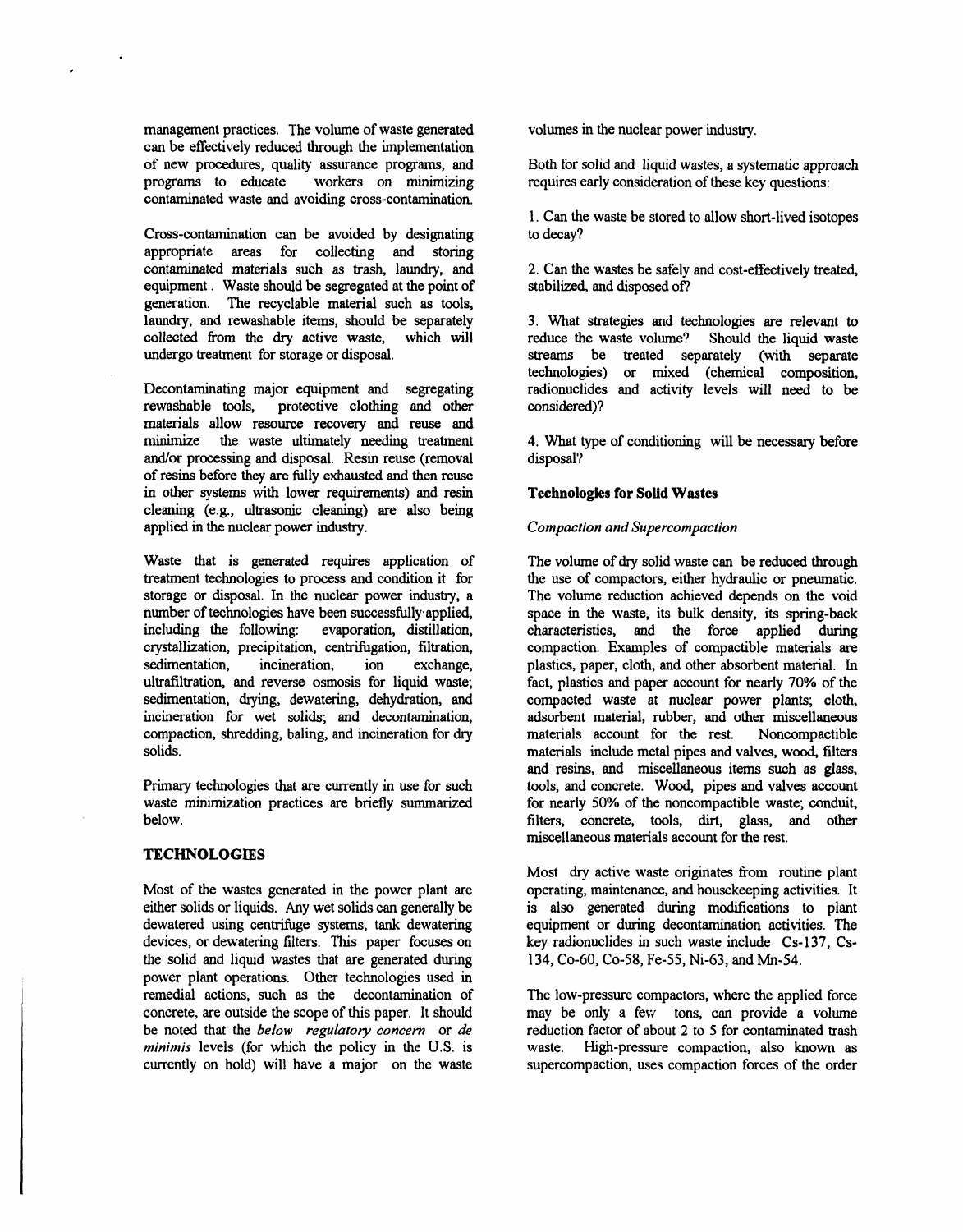of 1000 tons or more and can provide a volume containers. reduction factor of about 6 to 10. Supercompactors can exert a force in excess of 7,000 psi and can also *Incineration* compact items such as metal pipes or wood that cannot be processed with low-force compactors. It is also used If waste can be properly segregated at the source, to compact (flatten) waste-filled drums. Important incineration may be the best option for dealing with the to compact (flatten) waste-filled drums. Important incineration may be the best option for dealing with the factors that must be considered for the compaction combustible portion. It is estimated that about half of factors that must be considered for the compaction<br>process include the elasticity of the waste (elastic wastes may need to be mixed with inelastic waste to the bulk of the waste generated at R&D institutions reduce the potential for re-expansion) and the final (including the biological waste) are combustible. reduce the potential for re-expansion) and the final overpacking of the compacted waste for storage or disposal. Compaction is widely used at nu**c**lear power plants, and it is also offered as a commercial service, Incineration technologies are well-advanced, and with some facilities employing mobile units.

**available in various types and sizes; however, incinerator. The ash or residue left from the rectangular bales are currently the most widely used to incineration process can be drummed for transportation rectangular bales** are currently the most widely used to incineration process can be drummed for transportation containerize waste for storage or disposal. Baling of and storage or immobilized through incorporation into containerize waste for storage or disposal. Baling of and storage or immobilized through incorporation into waste can also be used as an interim storage matrices such as concrete, bitumen, glass, epoxy, or waste can also be used as an interim storage matrices such as concrete, bitumen, glass, epoxy, or convenience for combustible waste that will eventually polyethylene for eventual disposal. Two specific convenience for combustible waste that will eventually polyethylene for eventual di<br>be incinerated (e.g., during shutdown periods of the examples are discussed below. be incinerated (e.g., during shutdown periods of the inciner**a**tor).

Shredding contaminated paper, cloth and plastic waste can reduce the volume to about one-third. Shredding can also be used on combustible waste before the residue (by weight), may be compacted and incineration. Proper waste segregation is important, disposed of if it passes the Toxicity Leaching incineration. Proper waste segregation is important, disposed of if it passes the Toxicity Leaching because metallic pieces in the general waste have been Characteristic Procedure (TCLP) test. The flyash which because metallic pieces in the general waste have been Characteristic Procedure (TCLP) test. The flyash which known to damage or break the cutting blades of typically constitutes about 1% of the residue (the known to damage or break the cutting blades of shredders.

Contaminated plant hardware can be cut into pieces for **The incinerator at Chalk River Laboratories** (1) has better packaging and storing. Discarded contaminated a volume reduction of about 170:1 (on asbetter packaging and storing. Discarded contaminated achieved a volume reduction of about 170:1 (on as-<br>piping at nuclear power stations is often cut into received volume basis) for miscellaneous combustible piping at nuclear power stations is often cut into received volume basis) for miscellaneous combustible sections to fit into (and to reduce the void space in) the uncompacted trash generated at the laboratories from sections to fit into (and to reduce the void space in) the uncompacted trash generated at the laboratories from<br>transportation casks or storage containers. For this type the operation of research reactors and other R&D transportati**o**n cask**s o**r stor**a**ge containers. F**o**r this type the oper**atio**n of research rea**c**tors and **o**ther R&*D* of hardware, there is usually no intention of activities. Baled waste has also been successfully decontaminating and reusing the material. In addition incinerated here. The primary chamber operates at decontaminating and reusing the material. In addition incinerated here. The primary chamber operates at to traditional saw cutting, specialized cutting about 500<sup>°</sup> C and the afterburner chamber at about to traditional saw cutting, specialized cutting about 500<sup>°</sup> C and the afterburner chamber at about technologies--such as oxyacetylene cutting and plasma 1000<sup>°</sup> C. Typically the resultant ash has contained technologies--such as oxyacetylene cutting and plasma arc torch cutting-- are used.

Contaminated metals with low levels of radioactivity after two and a half years in storage is reduced by a can be recycled through smelting into useful items such factor of five. Thus, storage of ash can be a significant can be recycled through smelting into useful items such factor of five. Thus, storage of ash can be a significant as shielding blocks and low-specific-activity waste step allowing the radioactivity to decay before the ash as shielding blocks and low-specific-activity waste

the solid waste generated at nuclear power plants and the bulk of the waste generated at R&D institutions Volume reductions of 100:1 or higher are common.

various designs are commercially available such as *s*tarved-**a**ir in**c**iner**a**tion, excess-**a**ir inciner**ati**on, and *Baling* pyrolytic or thermal decomposition. However, the capital costs required for incinerator systems are high Some solid LLW can be baled for volume reduction (in compared to other treatment processes, so the waste is certain cases after compacting). Baler units are generally shipped to an operating commercial certain **c**ase**s** after com**pac**ting). Baler units are generall**y s**hippe**d to** an oper**at**ing **c**ommercial

The Scientific Ecology Group Inc. incinerator at Oak **Shredding** Ridge, TN is an automated, controlled-air incinerator cap**a**ble of high throughput, 1,000 lbs. of w**a**ste per The hearth ash, which comprises approximately 95% of the residue (by weight), may be compacted and remainder being scrubber salt), is stabilized by solidification in concrete or epoxy. The hearth ash *Cutting* contains approximately 97% of the total activity.

these radionuclides:  $Co-60$ ,  $Cs-137$ , $Sb-125$ ,  $Cs-134$ , Ru-106, Ce-144, Ag-10Om, Ce-141, Ru-103*,* Nb-95, *Smelting* Zr-95 and Zn-65. Due to the radioactive decay of the shorter-lived radionuclides, the total activity in the a<sup>sh</sup> after two and a half years in storage is reduced by a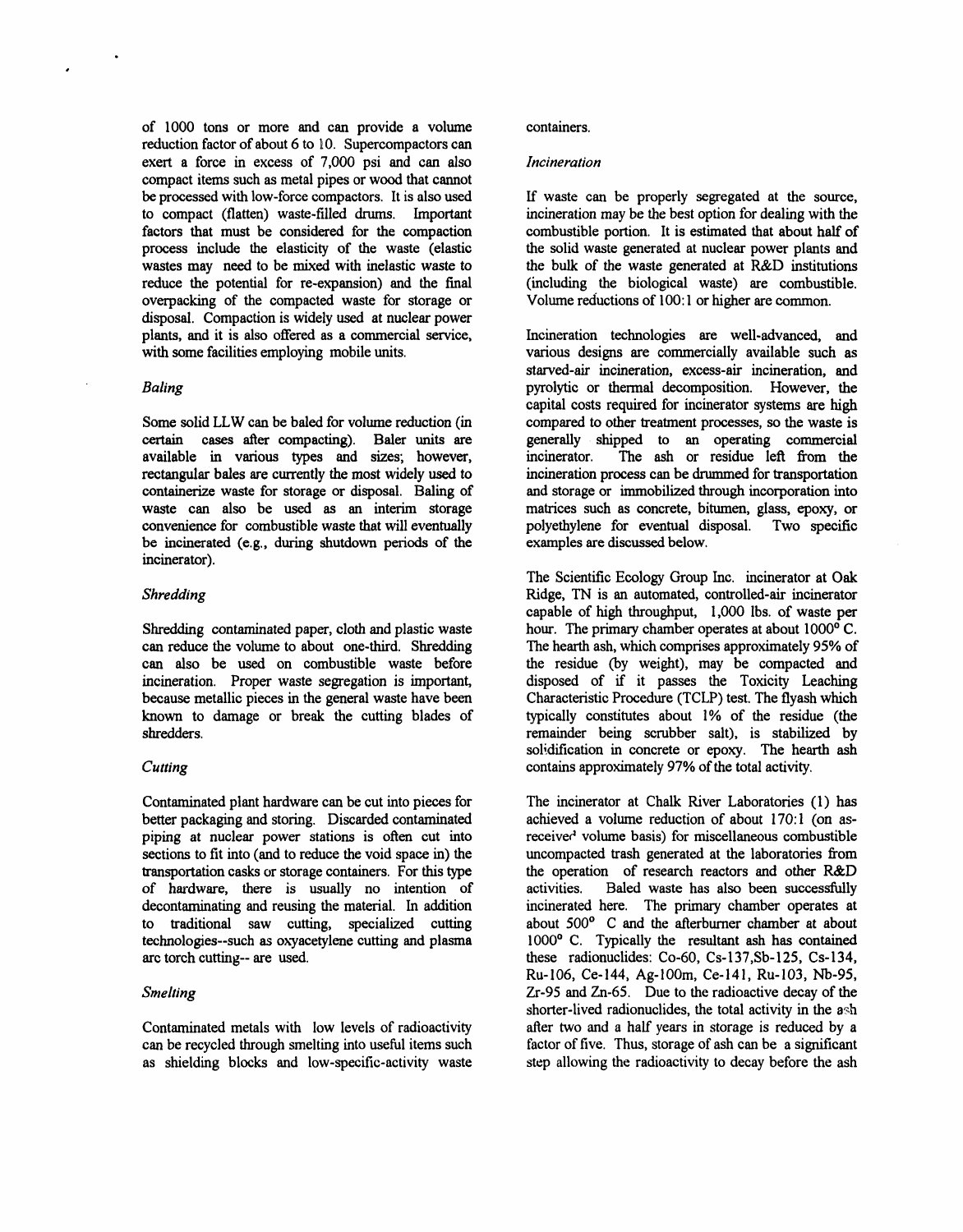For liquid wastes containing primarily short-half-life *Reverse Osmosis* radionuclides, storing wastes in hold-up tanks to allow the radioactivity to decay may be one cost-effective The process of reverse osmosis can be used to achieve strategy.<br>
a concentrated liquid from a dilute liquid by using

The technologies for achieving volume reduction for liquid wastes can be physical (e.g., sedimentation, evaporation, filtration, ultra filtration, reverse osmosis) system, decontamination factors can range between 10 or chemical (e.g., precipitation, ion exchange). They to  $10^2$ . Membrane fouling problems gradually decreas or chemical (e.g., precipitation, ion exchange). They are briefly described below.

# *Sedimentation P***r***ecipitation*

Solids suspended in liquid waste can be separated out Radionuclides in aqueous streams can be chemically through sedimentation, which is essentially settling by precipitated as hydroxides, oxalates, or phosphates by through sedimentation, which is essentially settling by precipitated as hydroxides, oxalates, or phosphates by gravity. This process is generally used for bulk adding relatively small quantities of appropriate gravity. This process is generally used for bulk adding relatively small quantities of appropriate quantities of liquid, such as sedimentation ponds for reagents. The process is relatively inexpensive and quantities of liquid, such as sedimentation ponds for reagents. The process is relatively inexpensive and sludge waste. For small suspended particles, particularly suitable to treating large volumes of sludge waste. For small suspended particles, agglomeration can be achieved through flocculation.

Evaporation is a well-established and highly efficient Solid-liquid separation is a well-established and highly efficient separation separation is also because may also be expansion that process (i.e., allows very large volume reduction) that is widely used in the nu**c**lear industry even *th*ough the high co**s**ts limi**t** its use t**o** high**-**activity, l**o**w**-**v**ol**ume *Ion***-***Exchange* liquid waste streams. It is most suitable for liquids with high concentration of dissolved salts or other solids. A Ion-exchange systems are widely used in the nuclear single-stage evaporator can provide decontamination power industry to remove soluble radionuclides from single-stage evaporator can provide decontamination power industry to remove soluble radionuclides from factors (on an activity basis) of up to  $10<sup>4</sup>$ . The reactor coolant systems or from liquid waste streams. factors (on an activity basis) of up to 10<sup>4</sup>. The evaporator designs can be varied, such as natural circulation, forced circulation, spray fil**m**, roto-spray, or Ion-exchange material contains ionizable polar groups submerged U-tube. The concentrate containing (organic or inorganic) and is loaded in ion-exchange<br>radionuclides can be incorporated into cement or columns. The process involves the exchange of ionic radionuclides can be incorporated into cement or bitumen for eventual disposal.

The potential problems associated with evaporators include corrosion, scaling, and foaming.

Filtration can be used to remove the fine particles from factors generally range between  $10^{2}-10^{4}$ . The presence the liquid waste stream or as a pretreatment step before of colloids, detergents, or dissolved organics i the liquid waste stream or as a pretreatment step before of colloids, detergents, or dissolved organics in the<br>the ion exchange. Because natural filtration is slow, waste stream can cause difficulties in the ion-exchange the ion exchange. Because natural filtration is slow, waste stream can cause difficulties pressure or vacuum filtration is generally employed. systems through resin fouling. pressure or vacuum filtration is generally employed. The filter material may be pressed paper, matted fibers, or porcelain. Typically, disposable cartridges are used; S**U**C**C**ESS*F***U**L *AP***P**LI**CA**TION however, baekflushable, precoated filters are also in

Ultrafiltration systems can handle particle sizes that are

is processed for disposal. The much less than 1 micron (e.g., 0.05 micron). Ultra**f**iltration has been coupled with reverse osmosis **Technologies for Liquid Wastes** systems in many liquid waste processing systems.

a concentrated liquid from a dilute liquid by using s**e**mip**e**rme**a**ble **m**embranes su**c**h **a**s **c**ellulose **ac**et**a**t**e**. tubular or hollow fiber designs. For a single-stage system, decontamination factors can range between 10 the efficiency of the system over a period of time.

aqueous wastes containing low concentrations of radionuelides. Decontamination factors can range *Evaporation* between 10-103 . The process m**a**y require pretreating the waste stream and adjusting the chemical conditions.<br>Solid-liquid separation techniques may also be

species between the liquid and solid matrix. The ionexchange materials are generally synthetic resins in the form of small porous beads. When columns become fully loaded, they can be removed and treated as radioactive waste. In some cases, the ion-exchan**g**e *Filtration/Ultrafiltration* materials may be regenerated by strong acids or bases yielding radioactive liquid waste. Decontamination factors generally range between  $10^2$ -10<sup>4</sup>. The presence

The nuclear power industry has successfully applied waste minimization during the past decade and a half.<br>Waste minimization techniques and technologies have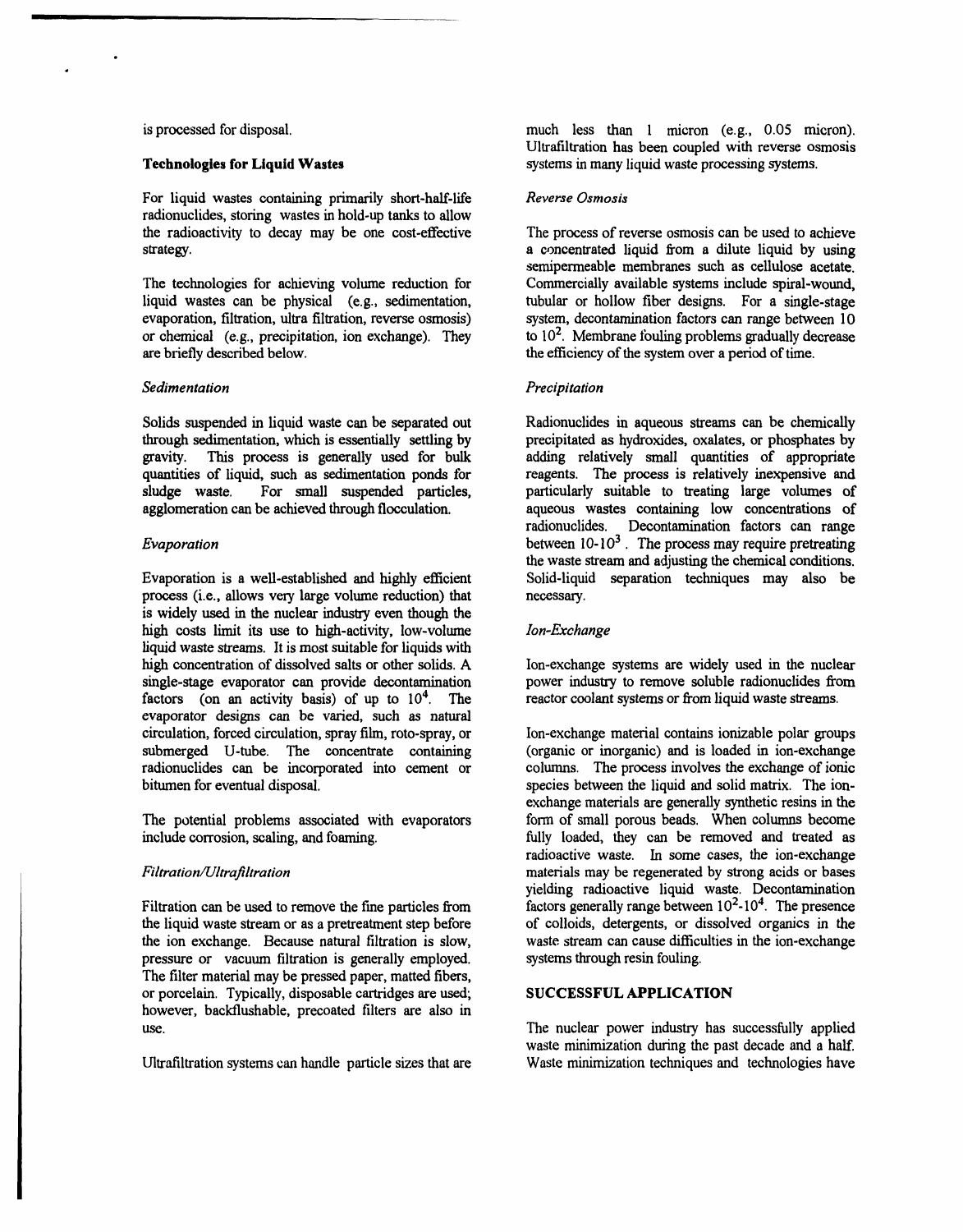had a large impact at Duke Power Co. (2). In the past, the PWR units at Duke's three sites (Oconee, McGuire, and Catawba) generated waste well above the average national data for PWRs. In 1989, per-reactor-waste totaled 5,212  $\text{ft}^3$ , approximately 700  $\text{ft}^3$  above the average. The peak occurred in 1982 at the Oconee station, when  $36,046$  ft<sup>3</sup> of waste was generated. [These abnormally high volumes resulted from many factors, including several in-service inspection outages, modifications, cleanup activities from a steam generator tube rupture and inadequate administrative controls (2)]. Through a series of operational and technical actions, the per-unit-volume at Oconee was reduced to 11,022 ft<sup>3</sup> in 1989 and 5,194 ft<sup>3</sup> by 1990. The company has invested heavily in radioactive waste processing employed facilities and has the following techniques/technologies to achieve these drastic reductions in waste volume: source controls, administrative controls, liquid waste minimization, decontamination. compaction, supercompaction, incineration, evaporation, ion exchange, and filtration.

The generation data for radioactive waste in the nuclear power plant industry is available in a survey report published by the Electric Power Research Institute (3). The overall industry trend is shown in Figure 2 (4), where for both the PWR and BWR reactors, the annual waste volume per MW(e), and normalized to 1980 values are plotted. During the same period, Figure 3 (4) shows normalized activity in the waste shipped.

Thus, after ten years the waste volumes were reduced by a factor of five and activity by an order of magnitude. The decrease has been more dramatic from 1984, when the disposal costs began to rise substantially. Even though the disposal costs have continued a steep climb with the imposition of stiff surcharges, the average waste volume generated at a nuclear power plant appears to have reached a plateau by 1990. This may result from two factors. First, the industry has already implemented successful waste minimization strategies and volume reduction technologies. Further potential reductions in waste volume may not be cost-effective. Second, for certain treatment technologies, further efficiency may not be feasible. Supercompaction for example, has already reached compaction efficiencies close to theoretical density limitations for the compacted waste.

# **CONCLUSIONS**

Waste minimization in the nuclear power industry is driven by regulatory pressures and the steep increases in waste disposal cost. The industry has effectively applied the techniques and technologies to produce one of the most successful examples of waste minimization. As a national average, the waste volumes per reactor have successively decreased over the past decade. A number of technologies are currently available for volume reduction of solid and liquid wastes. However, an integrated and systematic approach is necessary to implement waste minimization cost-effectively and safely.

# **REFERENCES**

- $\mathbf{1}$ . "Impact J.S.Devgun of Technology Applications to the Management of Low-level Radioactive Wastes", Technology Analysis & Management, Strategic Vol  $2<sub>1</sub>$  $(1),$ 49-62 (1990).
- $2.$ M. L. Birch, R. M. Propst, M. S. Terrell, D. L. Vaught ," Low-level Waste Generation by Utilities". Lecture presented at Harvard School of Public Health on July 15, 1991, Office of Continuing Education, Course on Management and Disposal of Radioactive Wastes, Boston, MA.
- $3<sub>1</sub>$ "Radwaste Generation Survey Update Vols 1 and 2", Electric Power Research Institute Report EPRI NP-5526, (February 1988).
- $\overline{\mathbf{4}}$ . Personal private communication, M. A. Knecht, EG&G Idaho, March 1993; based on data from "Integrated Database for 1991 U.S. Spent Fuel and Radioactive Waste Inventory, Projections Characteristics", and DOE/RW0006, Rev. 7, (Oct. 1991).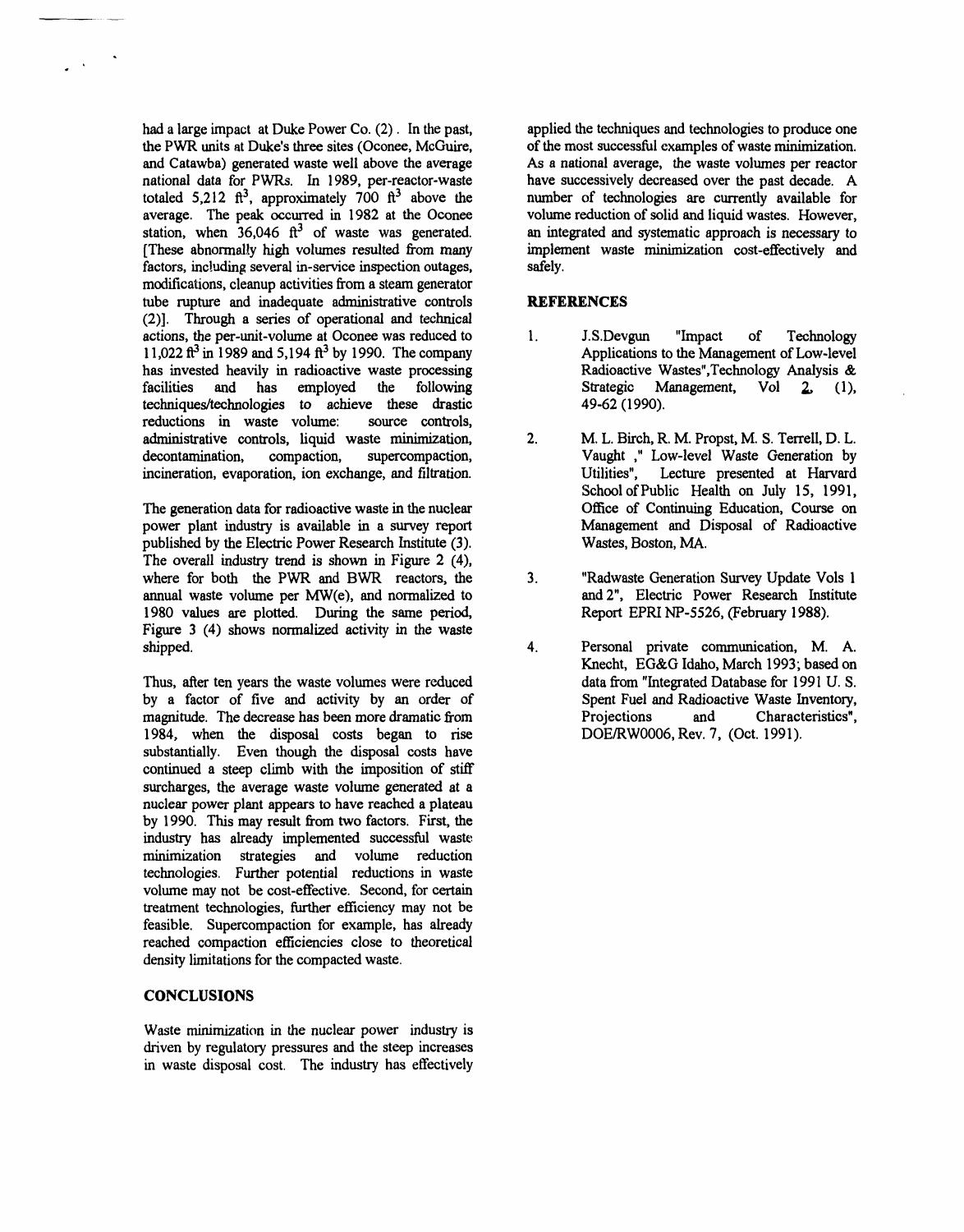

F**i**gure 2. Annual vo**l**um**e**s of PWR an**d** BWR LLW shippe**d** per MW(**e**) gen**e**r**ate**d, 198**0** through **1**990 normalized to 1980 values (re**f**. 4)



Figure 3. (Volume X Activity) o**f** PWR and BWR LLW shipped annually **f**rom 1980 to 1990, per M**W**(e) normalized to 1980 valu**e**s (ref. 4)